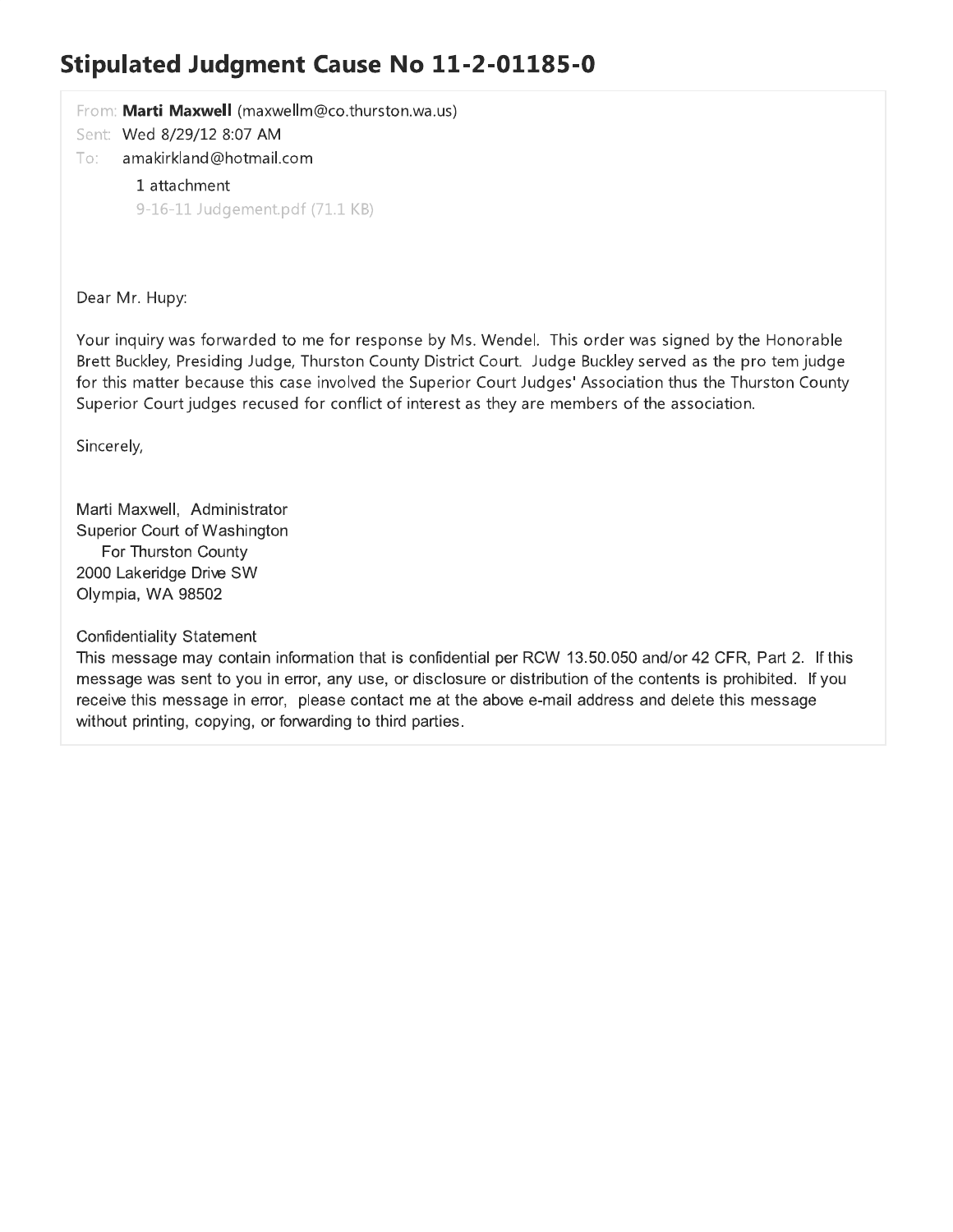## RE: Stipulated Judgment Cause No 11-2-01185-0

From: Marti Maxwell (maxwellm@co.thurston.wa.us)

Sent: Wed 8/29/12 3:51 PM

Christopher Hupy (amakirkland@hotmail.com) To:

Dear Mr. Hupy:

Consent to Judge Buckley is not required under Administrative Rule (AR)6(b). Court files are not subject to the Public Records Act but are available by visiting the Clerk's Office or viewing the file(s) on line at the Thurston County Clerk's website. There are some types of files and information that cannot be released to the public by statute. The Clerk's Office can assist you with your request for copies of court documents. Our court's jurisdiction is determined by legal principals, not how we phrase the name of the court.

Marti Maxwell, Administrator Superior Court of Washington For Thurston County 2000 Lakeridge Drive SW Olympia, WA 98502

#### **Confidentiality Statement**

This message may contain information that is confidential per RCW 13.50.050 and/or 42 CFR, Part 2. If this message was sent to you in error, any use, or disclosure or distribution of the contents is prohibited. If you receive this message in error, please contact me at the above e-mail address and delete this message without printing, copying, or forwarding to third parties.>>> Christopher Hupy <amakirkland@hotmail.com> 8/29/2012 8:46 AM >>>

Ms. Maxwell,

Your statements which reference legal documents/filings which are required to be in the permanent public case record, Judicial Recusal(s), per RCW 2.08.180 the required oath of office, and the signed acknowledgement of such agreement between the litigants (as reguired to be by the actual parties of the action not simply the lawyer) accepting this person, TCDC Judge Brett Buckley. In the words of a part president "trust, but verify" please produce documents to support your allegations.

I requested this required documentation from the Office of TCSC Clerk Betty Gould and as of this date still waiting for her production, but as you seem to have access to documents which have been concealed (unintentional or otherwise) or are perhaps in a second and/or secret case file from the public record consider this a request for production of documents you relied on to make the statements in your email response to me as well as documents I mention above. Please state the authority the TCSC Administration relied on in maintaining a "non public" case file for TCSC cause number 11-2-01185-0.

On review of you earlier email I do have one more request; I see you signed your email "....Superior Court of Washington For Thurston County..." I cannot seem to find any mention of a single unified Superior Court of Washington I only find individual County Superior Courts, has there been some changes I have been unable to find concerning this apparent change in Judicial structure of the Superior Courts such as Constitutional amendments, RCW, Court Rules, please provide me documents which support this.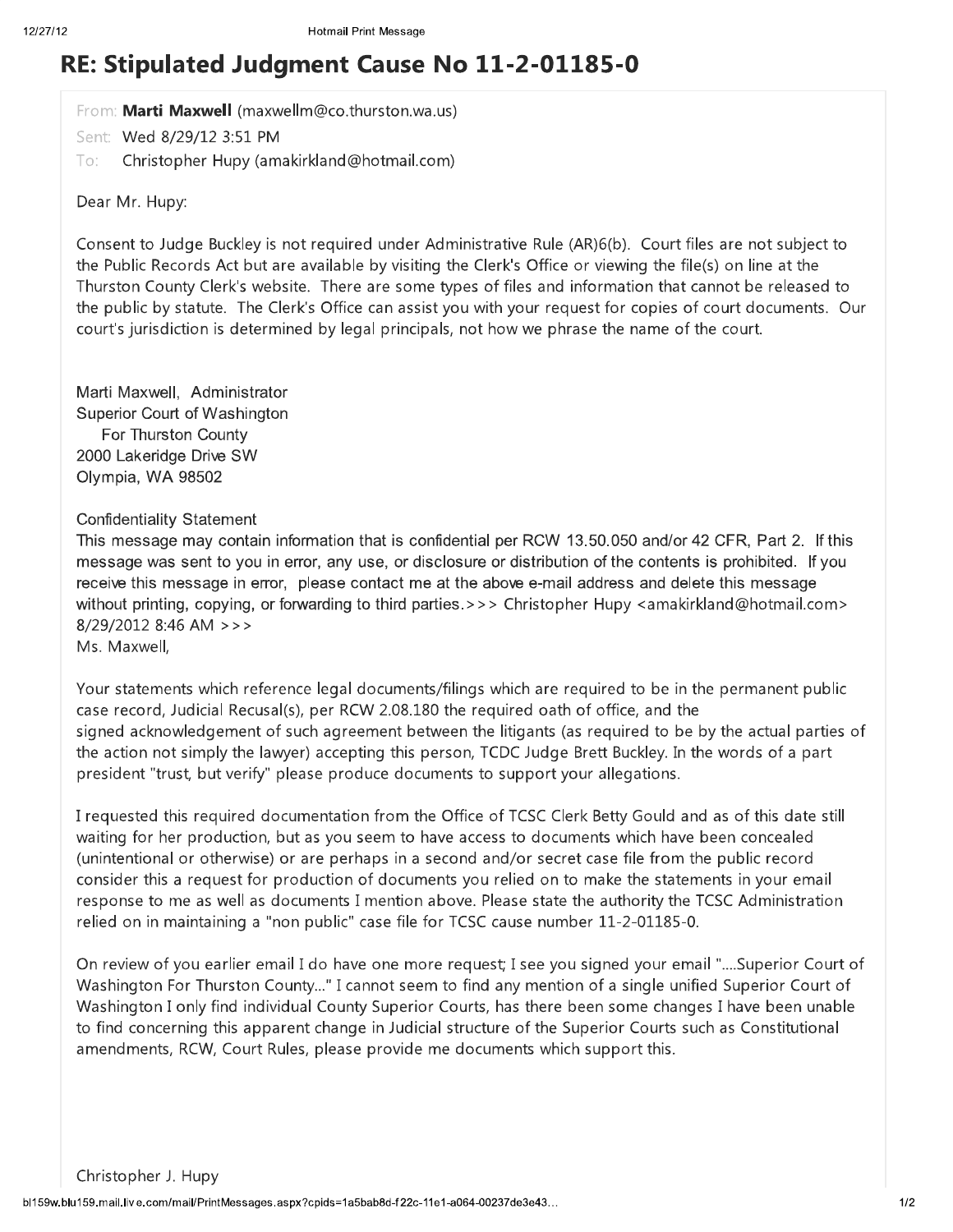6018 Norma Beach Road Edmonds, WA 98026 503-931-4991

This email communication may contain CONFIDENTIAL INFORMATION WHICH ALSO MAY BE LEGALLY PRIVILEGED and is intended only for the use of the intended recipients identified above. If you are not the intended recipient of this communication, you are hereby notified that any unauthorized review, use, dissemination, distribution, downloading, or copying of this communication is strictly prohibited. If you have received this communication in error, please immediately notify me by reply email, delete the communication and destroy all copies.

Date: Wed, 29 Aug 2012 08:06:50 -0700 From: maxwellm@co.thurston.wa.us To: amakirkland@hotmail.com Subject: Stipulated Judgment Cause No 11-2-01185-0

Dear Mr. Hupy:

Your inquiry was forwarded to me for response by Ms. Wendel. This order was signed by the Honorable Brett Buckley, Presiding Judge, Thurston County District Court. Judge Buckley served as the pro tem judge for this matter because this case involved the Superior Court Judges' Association thus the Thurston County Superior Court judges recused for conflict of interest as they are members of the association.

Sincerely,

Marti Maxwell. Administrator Superior Court of Washington For Thurston County 2000 Lakeridge Drive SW Olympia, WA 98502

**Confidentiality Statement** 

This message may contain information that is confidential per RCW 13.50.050 and/or 42 CFR, Part 2. If this message was sent to you in error, any use, or disclosure or distribution of the contents is prohibited. If you receive this message in error, please contact me at the above e-mail address and delete this message without printing, copying, or forwarding to third parties.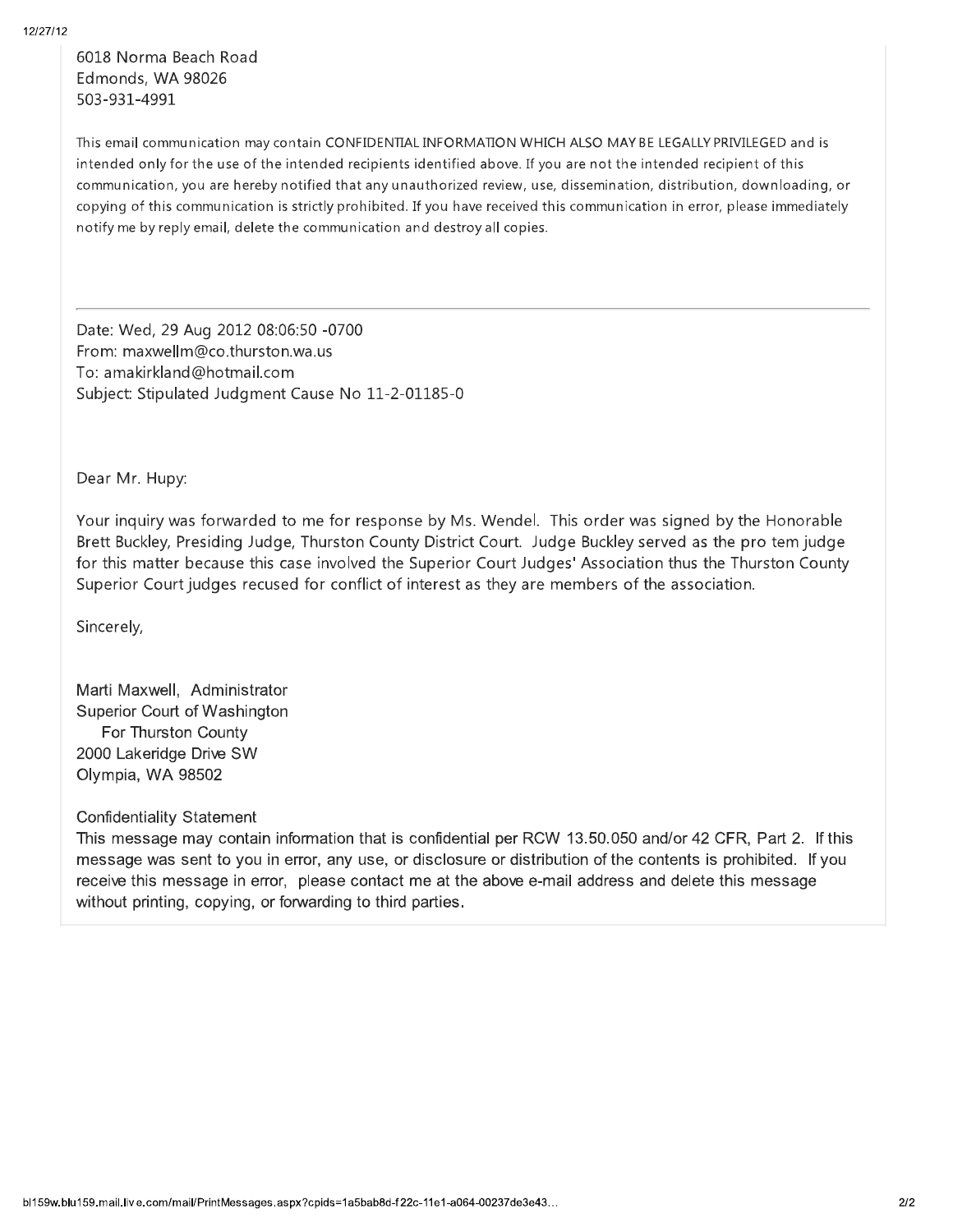## **Request for Records**

| From: Marti Maxwell (maxwellm@co.thurston.wa.us) |
|--------------------------------------------------|
| Sent: Thu 8/30/12 10:31 AM                       |
| amakirkland@hotmail.com<br>To:                   |
| 1 attachment                                     |
| SharpSupCrt@co.thurston.wa.us.pdf (141.5 KB)     |
|                                                  |

Dear Mr. Hupy:

Attached to this e-mail is our courtesy acknowledgment of your request for records dated August 24, 2012 received by the Thurston County Board of County Commissioners and forwarded to me for response. The original of this letter has been placed in the mail.

Sincerely,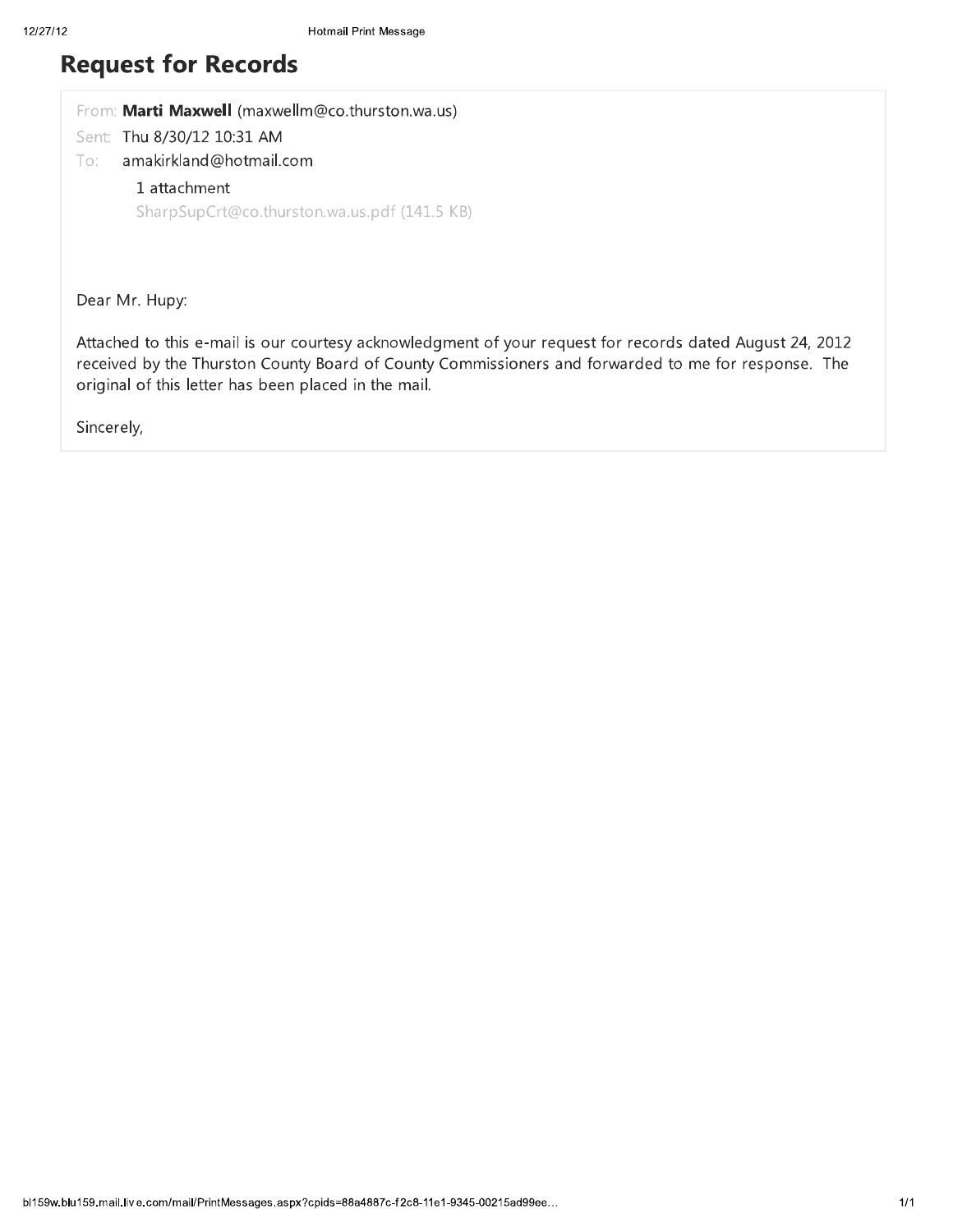### **Request for Records**

From: Marti Maxwell (maxwellm@co.thurston.wa.us)

Sent: Fri 9/14/12 11:16 AM

amakirkland@hotmail.com To:

#### 1 attachment

SharpSupCrt@co.thurston.wa.us.pdf (1216.3 KB)

Dear Mr. Hupy:

Attached to this email is our response to your request for records pertaining to the Superior Court Judges Association. A paper copy has been put in today's mail.

Sincerely,

Marti Maxwell, Administrator Superior Court of Washington For Thurston County 2000 Lakeridge Drive SW Olympia, WA 98502

#### **Confidentiality Statement**

This message may contain information that is confidential per RCW 13.50.050 and/or 42 CFR, Part 2. If this message was sent to you in error, any use, or disclosure or distribution of the contents is prohibited. If you receive this message in error, please contact me at the above e-mail address and delete this message without printing, copying, or forwarding to third parties.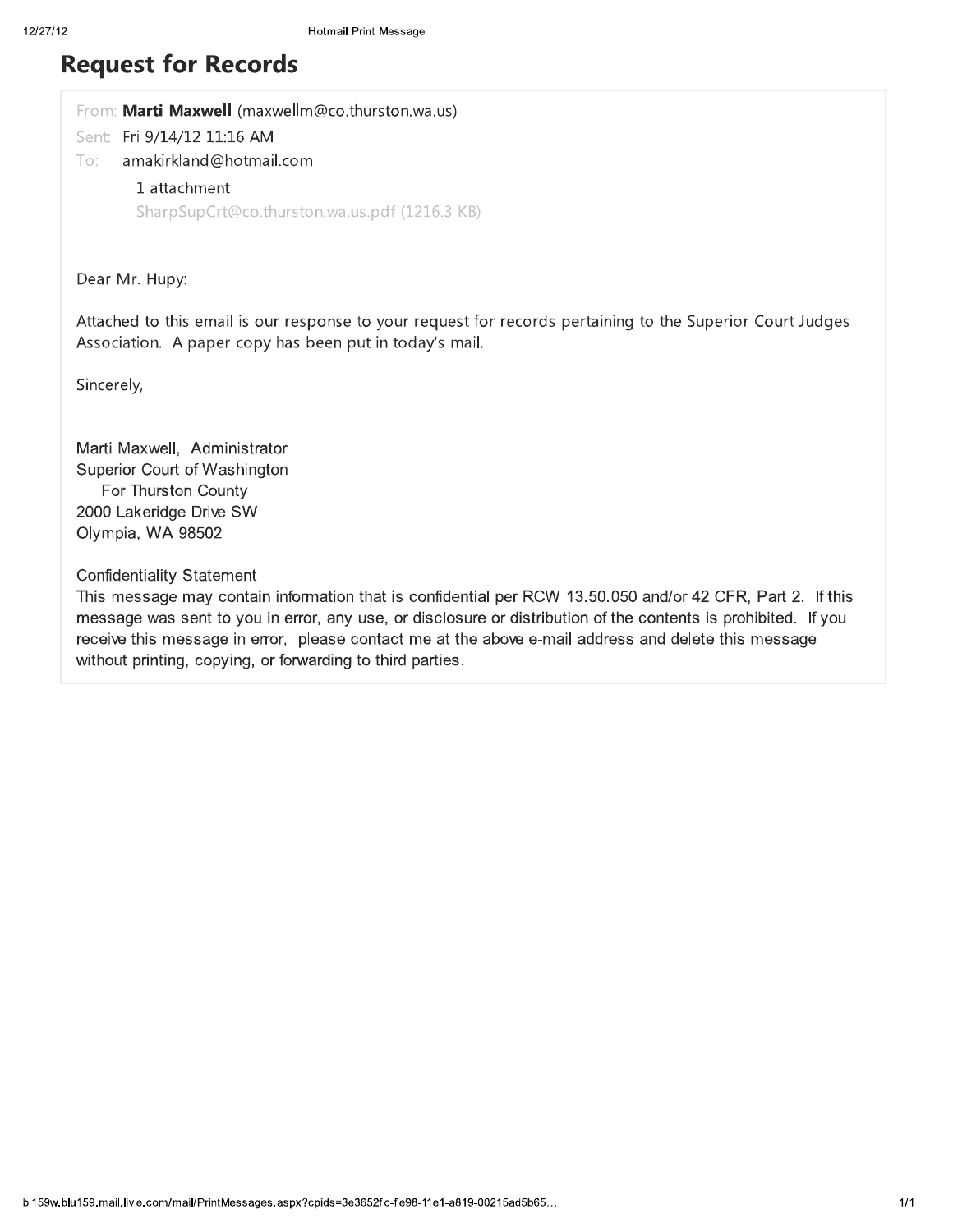# **Public Disclosure Request**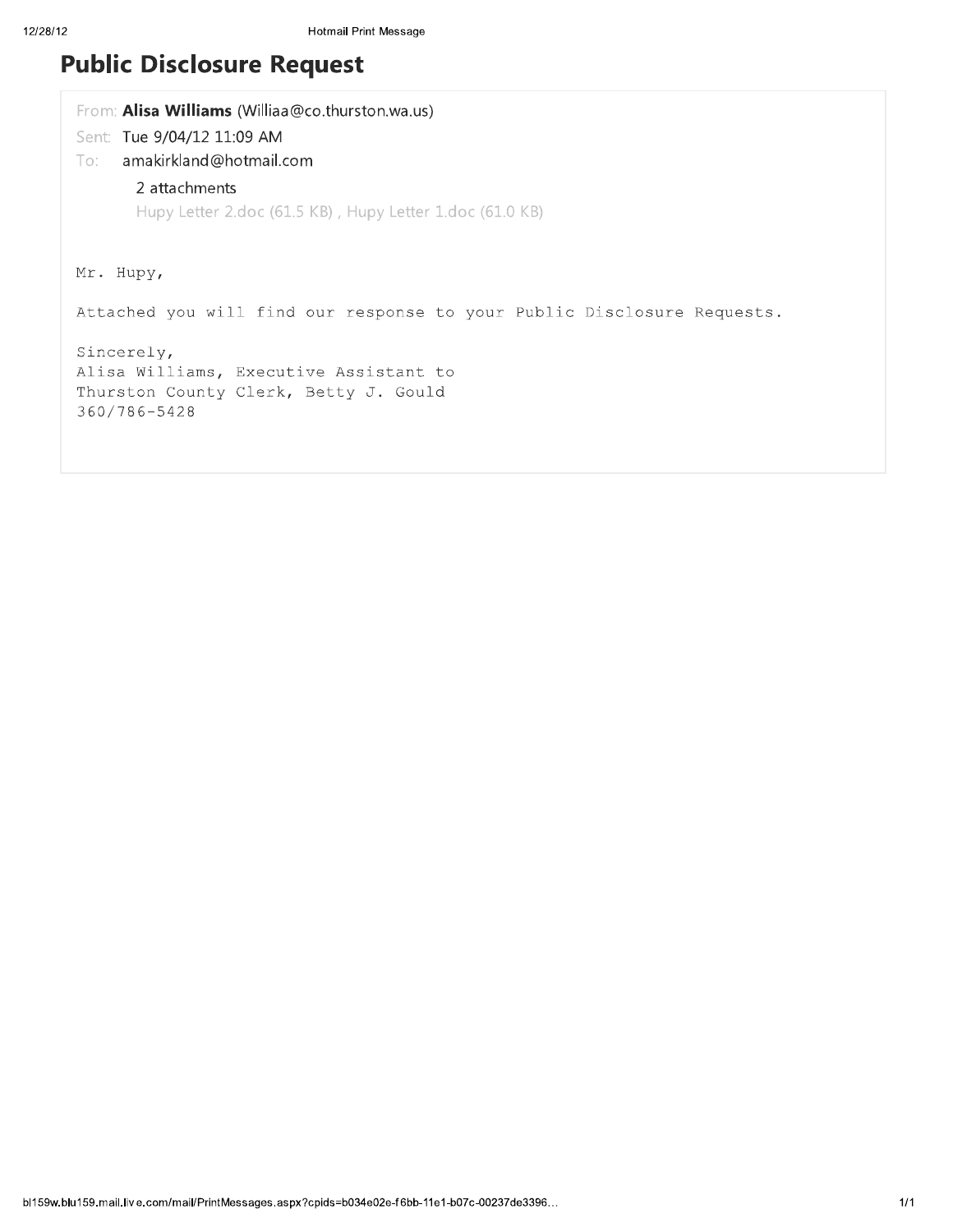From: "Doug Bartholomew" <doug@doug-bartholomew.com>

Date: Wednesday, April 07, 2010 11:46 AM<br>To: "KCDC. Seattle" <Seattle.KCDC@kin

"KCDC, Seattle" <Seattle.KCDC@kingcounty.gov>; "Crozier, Tricia" <Tricia.Crozier@kingcounty.gov>; "Garcia, Judy" <Judy.Garcia@kingcounty.gov>; "Gorham, Jay" <Jay.Gorham@kingcounty.gov>; "Pettitz, Jerry" <Jerry.Pettitz@kingcounty.gov>; "Linde, Barbara" <Barbara.Linde@kingcounty.gov>

Subject: FW: The email you shared with me

Doug Bartholomew MS, LMHC 1750 112th Ave. NE # B-218 Bellevue, WA 98004 Phone: 425-635-0188 email doug@doug-bartholomew.comcastbiz.net FAX 425-451-8184 website www.doug-bartholomew.com

From: Doug Bartholomew Sent: Tuesday, April 06, 2010 4:57 PM To: Annette.Failing@kingcounty.gov Subject: The email you shared with me

Dear Annette and other recipients on the list.

Mr. Hupy, as his documentation shows, was a voluntary client in my program secondary to a Family Court Evaluation. He was voluntary in that, as he stated, he had two other programs, closer to him home, to which he could go. He never complained about being in the program and never requested to transfer to another program, even when I offered it to him.

He and another individual have been campaigning to destroy me and my business. They could be working together in that their actions appear to be closely coordinated, but that may not be the case.

The other individual has never met me. However he has openly admitted on his website that he is out to shut down "the domestic violence industry" in this state, specifically Barry Glatt, a former treatment provider who has been driven out of the business, and Dr. Dale Todd, of Phoenix Counseling.

Mr. Hupy has misrepresented the number of complaints against me, in that they are all from him. One of his complaints has already been dismissed.

I will not make the mistake he did of talking publicly about an ongoing investigation. However I will note that most of the complaints are redundant and really all trace back to a single conversation which he didn't like. The rest of the complaints derive directly or indirectly from that one incident and thus there is really only one complaint.

I would also note that his second email makes it clear that he is misusing the complaint process by using the number of complaints and the dates of those complaints to prevent me from being recertified above and beyond the findings of the investigations.

I am asking the recipients of this information to take into account that we have a complaint process in this state for a good reason. However Mr. Hupy is deliberately misusing the complaint process to cause harm regardless of the outcome of the investigations, over what was really a difference of opinion about a single comment. From this it has exploded by orders of magnitude into me being a threat to the public.

I believe that this sort of campain is a misuse of the system and I would ask the recipients of this information to let the complant process work as it's intended and not let this become a matter of being "tried in the press". Please base your opinions about me on the last 28 years experience you have had with me in this profession, and